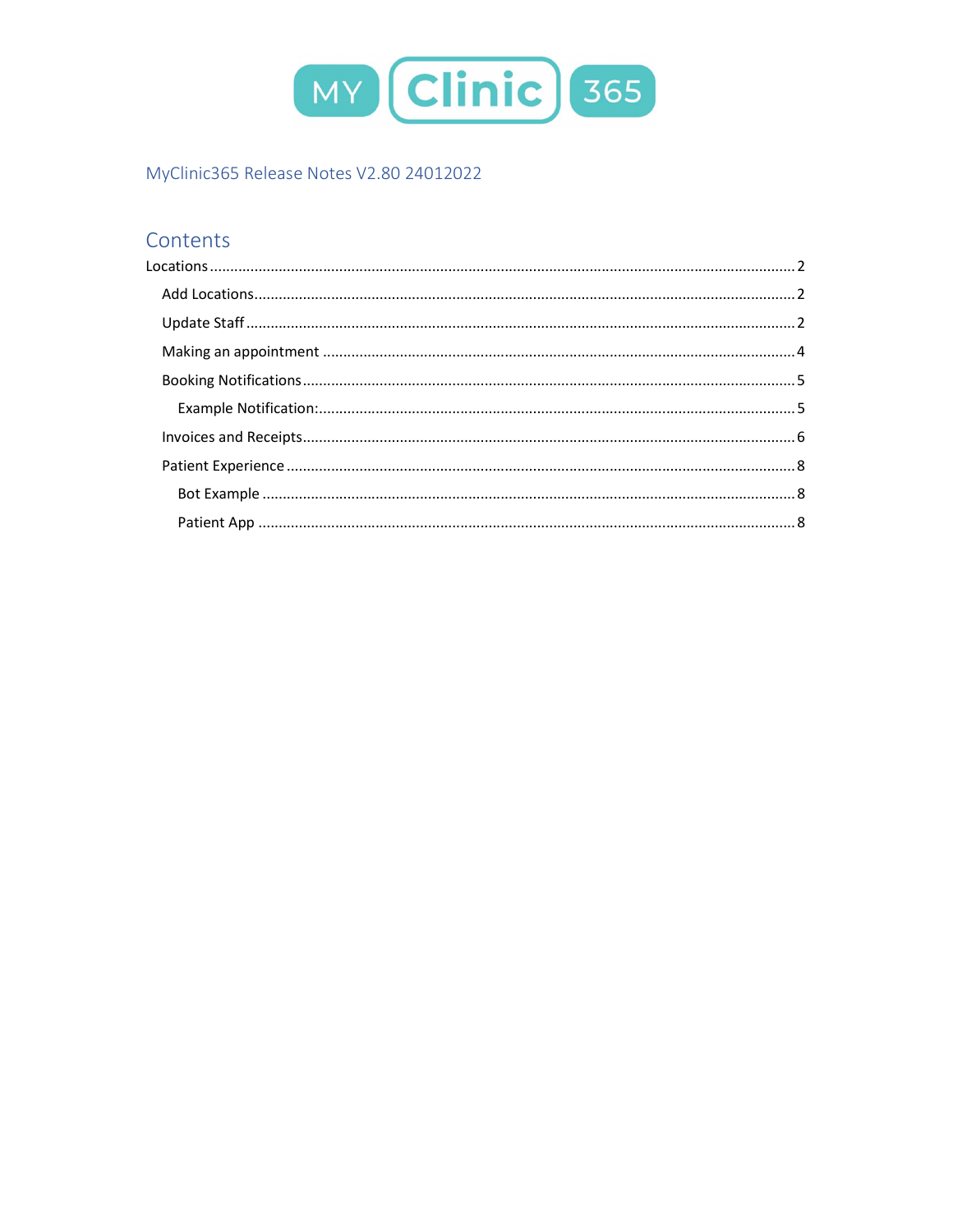

# **Locations**

## Add Locations

- 1. Go to settings/locations/Add New (Note: if you are setting up a new practice through the onboarding process then the first location is created from the details entered during onboarding)
- 2. Input the details of the location
	- a. Additional Invoice and Receipt Message this appends any new text to the existing text defined for the practice within practice settings
	- b. Colour: Sets the colour for the location so it can be easily identified within the calendar
	- c. Services: each service that you wish to offer at this location needs to be switched on
- 3. Set your default location Go settings/Practice Details and set the default location

Locations does not start working until there are 2 or more locations defined

## Update Staff

Once you have more than 1 location defined then you will need to assign locations and services to staff. You will also need to define the times and locations that the staff member will be working.

- 1. Go to staff and select the staff member you wish to edit.
- 2. Click on services to define locations offering services. If there are 2 or more locations defined you will see the new location filter.
	- a. Click on location filter for a service you wish to turn on.

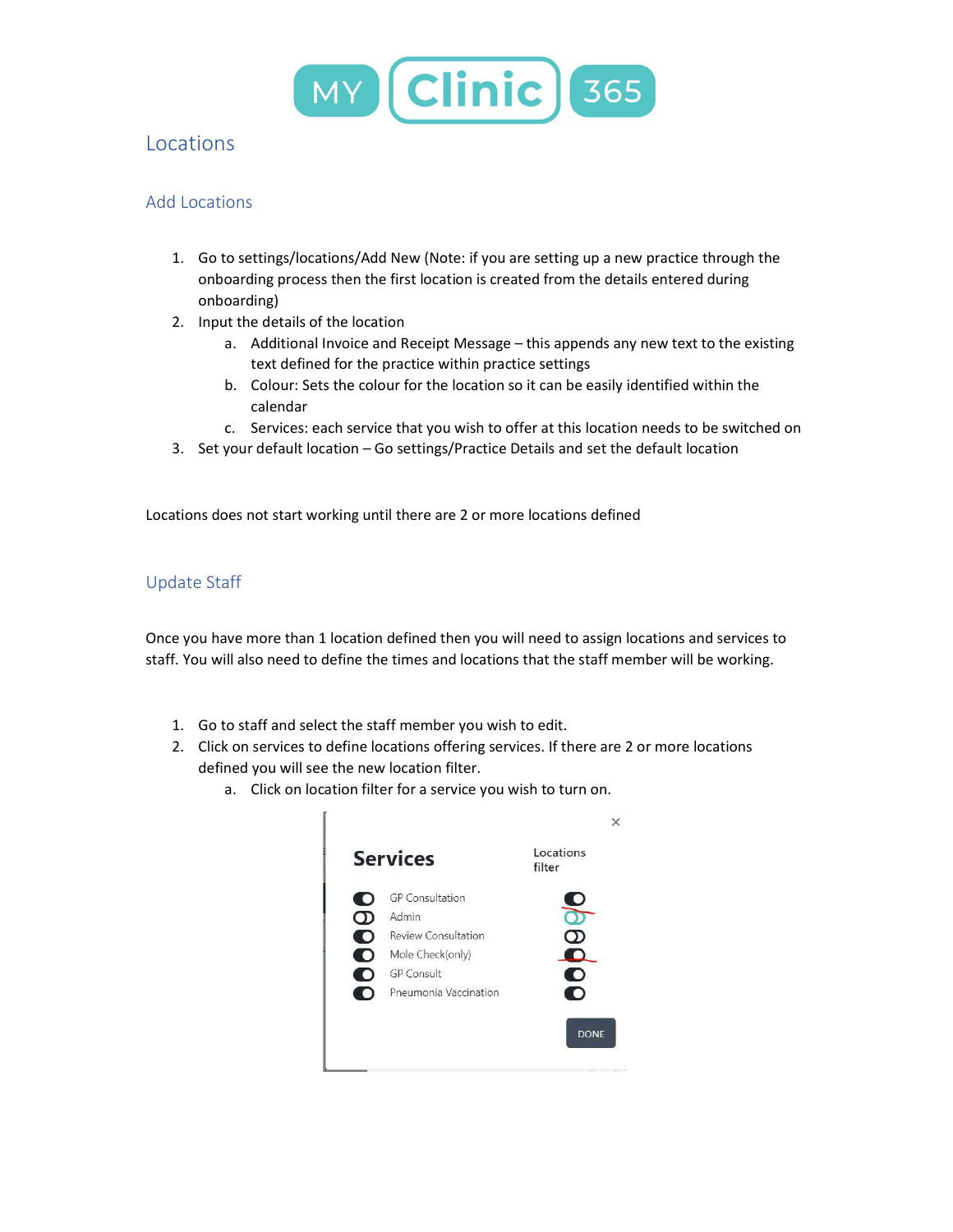

b. If you turn on locations for a service, then you will need to define the locations where that staff member will offer the service. You will need to define this for each service that the staff member offers.



- 3. Finally, you will need to define the hours for each location for that staff member. To do this you will need to click on staff member and select set hours.
	- a. Click on the hours for the day you wish to edit
	- b. Turn on location filter and add locations and times
		- i. Select location and click on the plus sign
			- ii. Edit the work times for this location
		- iii. This will need to be done for each day that this staff member offers services



Setup of staff and location is now complete.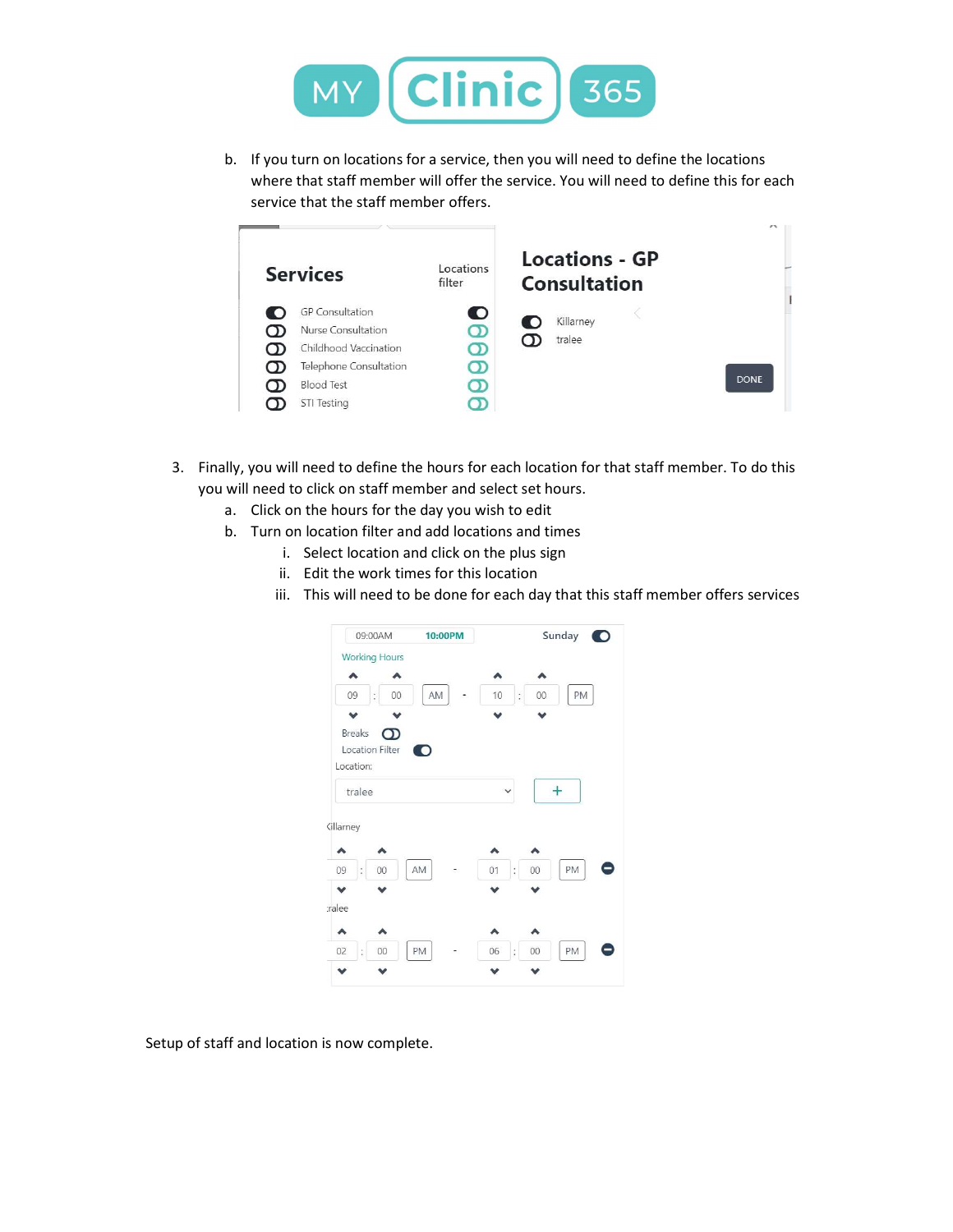

# Making an appointment

You will make an appointment as per normal only now you will see an extra field (location) and this will be populated with the location defined as the default location.

| <b>Patient Name or DOB</b>                |                       |                            |                          |
|-------------------------------------------|-----------------------|----------------------------|--------------------------|
| Bob Trek (04 Apr 1986, Main St, Killae)   |                       | 国                          | $\mathbf{z}$<br>$\times$ |
| Location                                  |                       |                            |                          |
| Killarney                                 |                       |                            | $\checkmark$             |
| <b>Staff Member Name</b>                  |                       |                            |                          |
| Kevin Murphy (keith@doctonow.com)         |                       |                            | $\times$                 |
| Service                                   |                       |                            |                          |
|                                           |                       |                            |                          |
| <b>GP Consultation</b>                    |                       |                            | $\checkmark$             |
|                                           |                       | <b>Additional Services</b> |                          |
| Ö<br>2022-01-24                           | Available free slots: |                            |                          |
| Date                                      | 1:40 PM - 1:55 PM     | 1:55 PM - 2:10 PM          |                          |
| ۸<br>^                                    | 2:10 PM - 2:25 PM     | 2:25 PM - 2:40 PM          |                          |
| <b>Start Time:</b><br>PM<br>÷<br>01<br>30 | 2:40 PM - 2:55 PM     | 2:55 PM - 3:10 PM          |                          |

Change the location if you wish to see availability at the other location(s) for this staff member.

Once appointment is made the entry will be added to the calendar. The colour at the end will identify the location or hovering over appointment will also identify the location.

|  | GP Consultation on location Killarney with Bob Trek (04 Apr 1986, Main St, Killae). Phone: 00353872809769. Payment status: unpaid. |  |
|--|------------------------------------------------------------------------------------------------------------------------------------|--|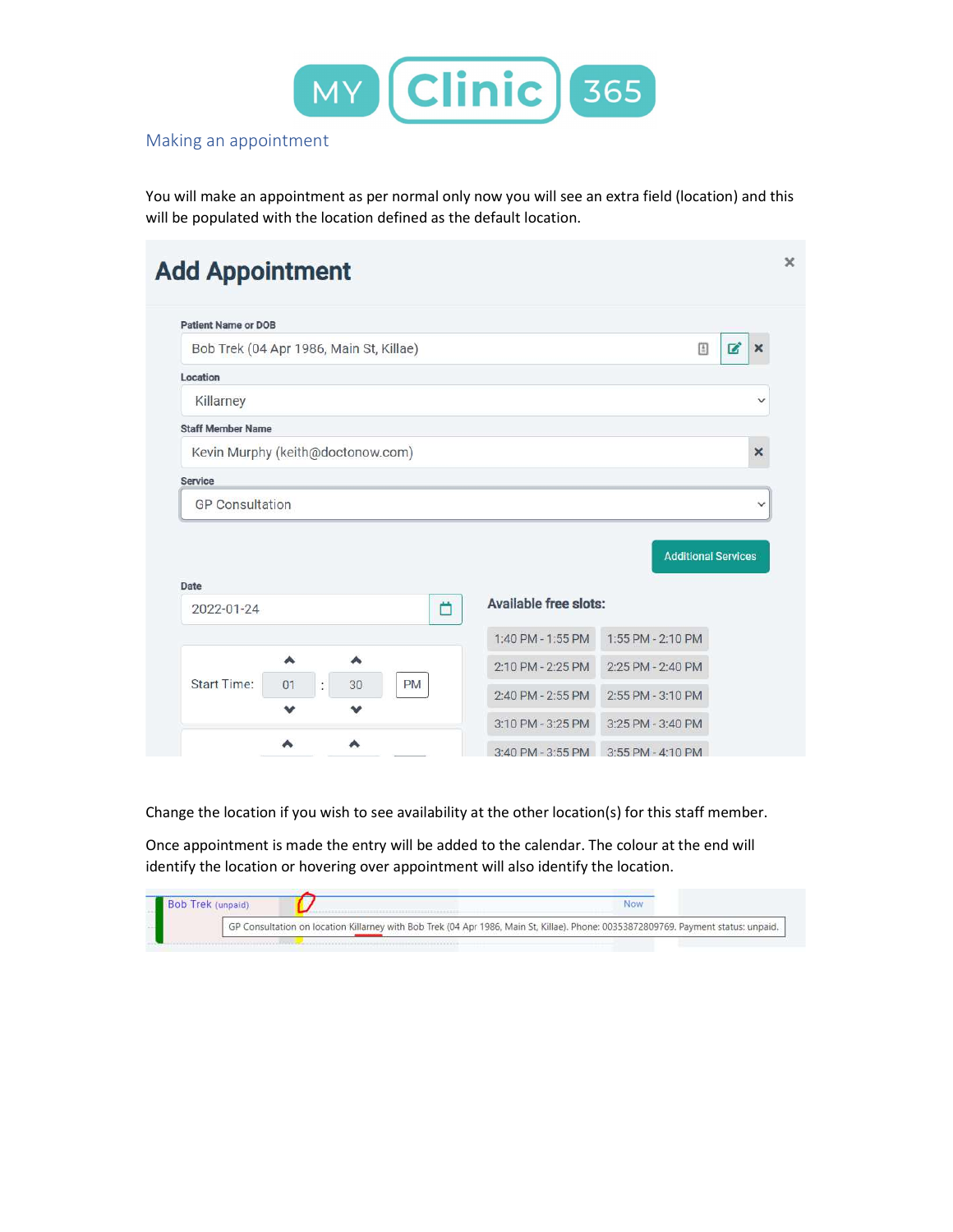

## Booking Notifications

Once locations have been setup all notifications will automatically include the location of the appointment. Patients will also be able to check the location through the bot or through the patient app.

All other notifications such as check-in, triage, reminders, payment links etc will all work as normal.

#### Example Notification:

#### Your appointment at myTestGP



bookings@bookmydoctor.ie To Keith Lyne



Your "GP Consultation" at myTestGP with DR Kevin Murphy at location Killarney for 17-01-2022 10:40 AM is CANCELLED. If you need to change your appointment please go to our website at www.mytestgp.ie

#### Patient App example:

|                       | <b>Appointments</b>                         |                         |
|-----------------------|---------------------------------------------|-------------------------|
| <b>Upcoming</b>       | Past                                        | <b>Book Appointment</b> |
|                       | <b>GP Consultation with DR Laura Malone</b> |                         |
|                       | starting on 26 Jan 2022 Wed at 9 AM         |                         |
| on location Killarney |                                             |                         |
|                       |                                             |                         |
|                       | with current status of <b>booked</b>        |                         |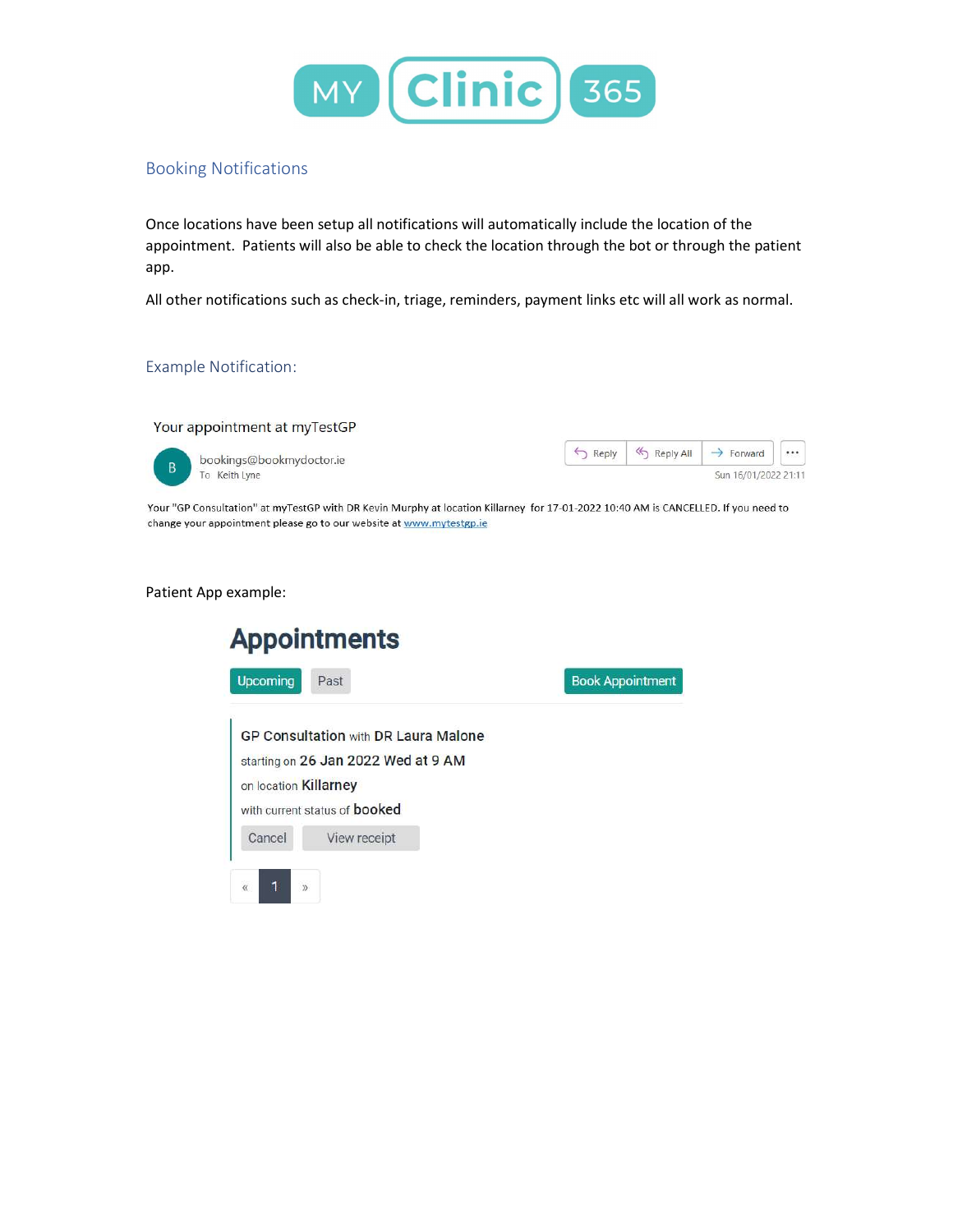

## Invoices and Receipts

Invoices and receipts will also contain location of booking.

Invoice example:

myTestGP Main St, Killarney, Kerry, Ireland **V93X8X7** Tel: 01222222



### Invoice

Due date: 2022-01-26 Patient: Keith Koppill

Responsible: Dr. Laura Malone Appointment: 2022-01-26 09:00 Location : Killarney

| Description            | Type                      | Cost                 |
|------------------------|---------------------------|----------------------|
| <b>GP Consultation</b> | Service                   | 50.00                |
|                        | de la castronica del con- | the first control of |

| Original price:            | 50.00 |
|----------------------------|-------|
| Total amount:              | 50.00 |
| Paid amount:               | 50.00 |
| <b>Outstanding amount:</b> | 0.00  |

| Payments   |      |        |
|------------|------|--------|
| Date       | Type | Amount |
| 2022-01-24 | Card | 50.00  |

| Laura Malone       | Kevin Murphy |
|--------------------|--------------|
| <b>6B Scott St</b> | 6B Scott St  |
| Killarney          | Killarney    |
| Co Kerry           | Co Kerry     |
| IMC: 022884        | IMC: 011111  |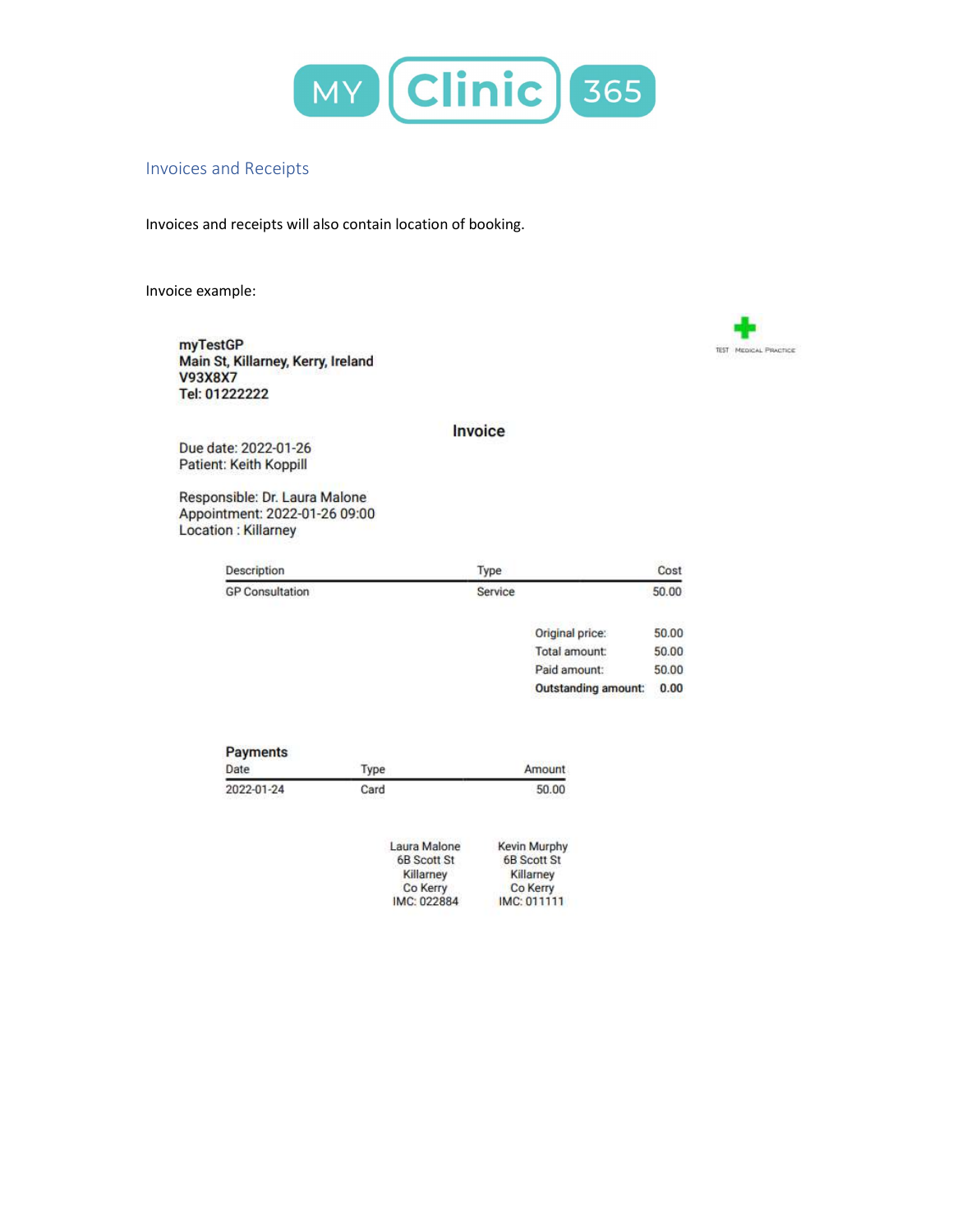

Receipt example:

myTestGP Main St, Killarney, Kerry, Ireland **V93X8X7** Tel: 01222222



### **Receipt**

Date of payment: 2022-01-24 13:39 Payment type: Card Patient: Keith Koppill Address: 44 main st, Killarney, Kerry, Ireland

| Date       | Items                               | Responsible                               | Total amount I | Paid amount |
|------------|-------------------------------------|-------------------------------------------|----------------|-------------|
| 2022-01-26 | Services:<br><b>GP Consultation</b> | Dr. Laura Malone<br>at location Killarney | 50.00          | 50.00       |

## Total paid amount: 50.00

| <b>Laura Malone</b> | <b>Kevin</b> M   |
|---------------------|------------------|
| <b>6B Scott St</b>  | 6B <sub>Sc</sub> |
| Killarney           | Killar           |
| <b>Co Kerry</b>     | Co <sub>K</sub>  |
| IMC: 022884         | IMC:0            |

M<mark>urp</mark>hy<br>cott St mey **Kerry** 11111